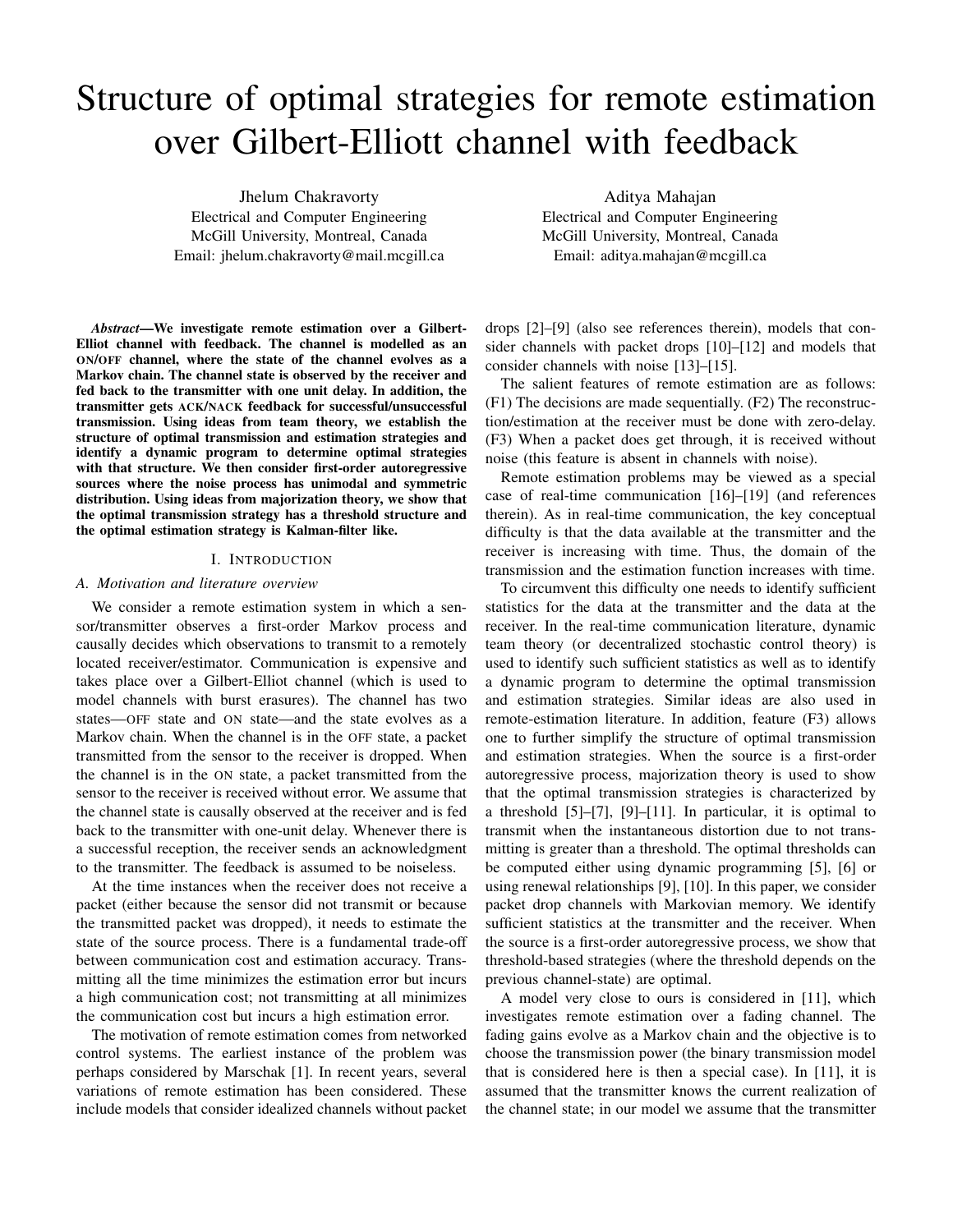knows the one-step delayed channel state information. In [6], an infinite horizon long-term average cost model is considered; we consider a finite horizon model.

Another closely related model is considered in [12], which investigates remote estimation of a hidden Markov state process over a Gilbert-Elliot channel. However, in [12] attention is restricted to a stochastic event triggered transmission strategy and the performance of such strategies is evaluated using a change of measure argument. In contrast, we do not assume a specific form of transmission strategy.

## *B. The communication system*

*1) Source model:* The source is a first-order timehomogeneous Markov process  $\{X_t\}_{t>0}$ ,  $X_t \in \mathcal{X}$ . For ease of exposition, in the first part of the paper we assume that  $X$  is a finite set. We will later argue that a similar argument works when  $X$  is a general measurable space. The transition probability matrix of the source is denoted by  $P$ , i.e., for any  $x, y \in \mathcal{X}, P_{xy} \coloneqq \mathbb{P}(X_{t+1} = y \mid X_t = x).$ 

*2) Channel model:* The channel is a Gilbert-Elliott channel [20], [21]. The channel state  $\{S_t\}_{t>0}$  is a binary-valued time-homogeneous Markov process. We use the convention that  $S_t = 0$  denotes that the channel is in the OFF state and  $S_t = 1$  denotes that the channel is in the ON state. The transition probability matrix of the channel state is denoted by Q, i.e., for  $r, s \in \{0, 1\}$ ,  $Q_{rs} \coloneqq \mathbb{P}(S_{t+1} = s | S_t = r)$ .

The input alphabet  $\overline{X}$  of the channel is  $X \cup {\mathcal{E}}$ , where  $\mathfrak E$ denotes the event that there is no transmission. The channel output alphabet  $\mathcal{Y}$  is  $\mathcal{X} \cup \{\mathfrak{E}_0, \mathfrak{E}_1\}$ , where the symbols  $\mathfrak{E}_0$ and  $\mathfrak{E}_1$  are explained below. At time t, the channel input is denoted by  $\bar{X}_t$  and the channel output is denoted by  $Y_t$ .

The channel is a channel with state. In particular, for any realization  $(\bar{x}_{0:T}, s_{0:T}, y_{0:T})$  of  $(\bar{X}_{0:T}, S_{0:T}, Y_{0:T})$ , we have

$$
\mathbb{P}(Y_t = y_t | \bar{X}_{0:t} = \bar{x}_{0:t}, S_{0:t} = s_{0:t})
$$
  
= 
$$
\mathbb{P}(Y_t = y_t | \bar{X}_t = \bar{x}_t, S_t = s_t)
$$
 (1)

and

$$
\mathbb{P}(S_t = s_t | \bar{X}_{0:t} = \bar{x}_{0:t}, S_{0:t-1} = s_{0:t-1})
$$
  
= 
$$
\mathbb{P}(S_t = s_t | S_{t-1} = s_{t-1}) = Q_{s_{t-1}s_t}
$$
 (2)

Note that the channel output  $Y_t$  is a deterministic function of the input  $\bar{X}_t$  and the state  $S_t$ . In particular, for any  $\bar{x} \in \bar{\mathcal{X}}$ and  $s \in \{0, 1\}$ , the channel output y is given as follows:

$$
y = \begin{cases} \bar{x}, & \text{if } \bar{x} \in \mathcal{X} \text{ and } s = 1\\ \mathfrak{E}_1, & \text{if } \bar{x} = \mathfrak{E} \text{ and } s = 1\\ \mathfrak{E}_0, & \text{if } s = 0 \end{cases}
$$

This means that if there is a transmission (i.e.,  $\bar{x} \in \mathcal{X}$ ) and the channel is on (i.e.,  $s = 1$ ), then the receiver observes  $\bar{x}$ . However, if there is no transmission (i.e.,  $\bar{x} = \mathfrak{E}$ ) and the channel is on (i.e.,  $s = 1$ ), then the receiver observes  $\mathfrak{E}_1$ . If the channel is off, then the receiver observes  $\mathfrak{E}_0$ .

*3) The transmitter:* There is no need for channel coding in a remote-estimation setup. Instead, the role of the transmitter is to determine which source realizations need to be transmitted. Let  $U_t \in \{0, 1\}$  denote the transmitter's decision. We use the convention that  $U_t = 0$  denotes that there is no transmission (i.e.,  $\bar{X}_t = \mathfrak{E}$ ) and  $U_1 = 1$  denotes that there is transmission (i.e.,  $\bar{X}_t = X_t$ ).

Transmission is costly. Each time the transmitter transmits (i.e.,  $U_t = 1$ ), it incurs a cost of  $\lambda$ .

4) The receiver: At time t, the receiver generates an estimate  $\hat{X}_t \in \mathcal{X}$  of  $X_t$ . The quality of the estimate is determined by a distortion function  $d: \mathcal{X} \times \mathcal{X} \to \mathbb{R}_{\geq 0}$ .

## *C. Information structure and problem formulation*

It is assumed that the receiver observes the channel state causally. Thus, the information available at the receiver<sup>1</sup> is

$$
I_t^2 = \{S_{0:t}, Y_{0:t}\}.
$$

The estimate  $\hat{X}_t$  is chosen according to

$$
\hat{X}_t = g_t(I_t^2) = g_t(S_{0:t}, Y_{0:t}),
$$
\n(3)

where  $g_t$  is called the *estimation rule* at time t. The collection  $g \coloneqq (g_1, \ldots, g_T)$  for all time is called the *estimation strategy*.

It is assumed that there is one-step delayed feedback from the receiver to the transmitter. $<sup>2</sup>$  Thus, the information available</sup> at the transmitter is

$$
I_t^1 = \{X_{0:t}, U_{0:t-1}, S_{0:t-1}, Y_{0:t-1}\}.
$$

The transmission decision  $U_t$  is chosen according to

$$
U_t = f_t(I_t^1) = f_t(X_{0:t}, U_{0:t-1}, S_{0:t-1}, Y_{0:t-1}),
$$
 (4)

where  $f_t$  is called the *transmission rule* at time  $t$ . The collection  $f = (f_1, \ldots, f_T)$  for all time is called the *transmission strategy*.

The collection (f, g) is called a *communication strategy*. The performance of any communication strategy  $(f, g)$  is given by

$$
J(\boldsymbol{f}, \boldsymbol{g}) = \mathbb{E}\bigg[\sum_{t=0}^{T} \lambda U_t + d(X_t, \hat{X}_t)\bigg]
$$
(5)

where the expectation is taken with respect to the joint measure on all system variables induced by the choice of  $(f, g)$ .

We are interested in the following optimization problem.

Problem 1 *In the model described above, identify a communication strategy*  $(f^*, g^*)$  *that minimizes the cost*  $J(f, g)$ *defined in* (5)*.*

<sup>1</sup>We use superscript 1 to denote variables at the transmitter and superscript 2 to denote variables at the receiver.

<sup>&</sup>lt;sup>2</sup>Note that feedback requires two bits: the channel state  $S_t$  is binary and the channel output  $Y_t$  can be communicated by indicating whether  $Y_t \in \mathcal{X}$ or not (i.e., transmitting an ACK or a NACK).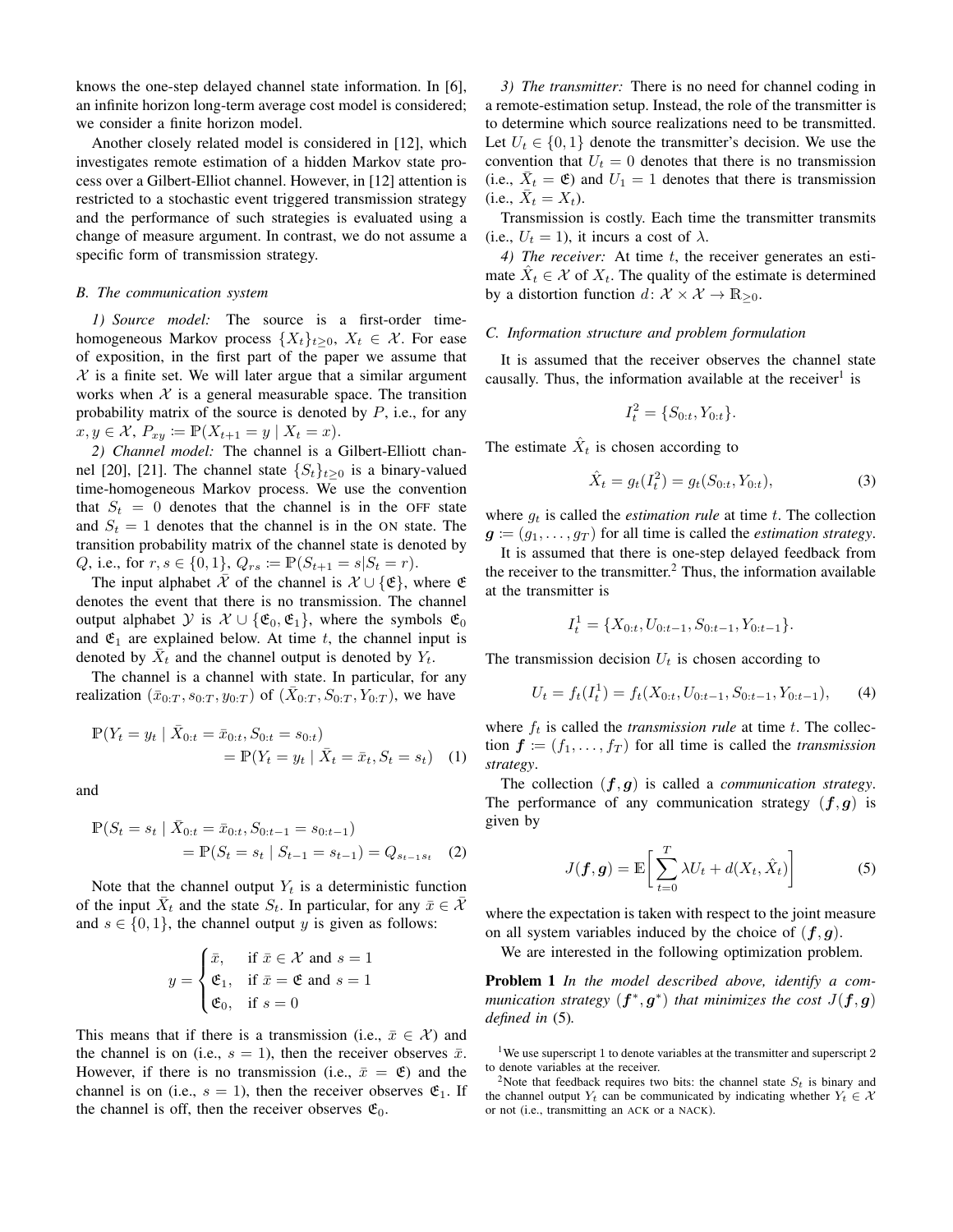## II. MAIN RESULTS

#### *A. Structure of optimal communication strategies*

Two-types of structural results are established in the realtime communication literature: (i) establishing that part of the data at the transmitter is irrelevant and can be dropped without any loss of optimality; (ii) establishing that the common information between the transmitter and the receiver can be "compressed" using a belief state. The first structural results were first established by Witsenhausen [16] while the second structural results were first established by Walrand Varaiya [17]. We establish both types of structural results for remote estimation.

Lemma 1 *For any estimation strategy of the form* (3)*, there is no loss of optimality in restricting attention to transmission strategies of the form*

$$
U_t = f_t(X_t, S_{0:t-1}, Y_{0:t-1}).
$$
\n(6)

The proof idea is similar to [18]. We show that  $\{X_t, S_{0:t-1}, Y_{0:t-1}\}_{t\geq 0}$  is a controlled Markov process controlled by  $\{U_t\}_{t>0}$ . See [22] for proof.

Now, following the common information approach of [23], for any transmission strategy  $f$  of the form (6) and any realization  $(s_{0:T}, y_{0:T})$  of  $(S_{0:T}, Y_{0:T})$ , define  $\varphi_t : \mathcal{X} \to \{0, 1\}$ as

$$
\varphi_t(x) = f_t(x, s_{0:t-1}, y_{0:t-1}), \quad \forall x \in \mathcal{X}.
$$

Furthermore, define conditional probability measures  $\pi_t^1$  and  $\pi_t^2$  on X as follows: for any  $x \in \mathcal{X}$ ,

$$
\pi_t^1(x) := \mathbb{P}^f(X_t = x \mid S_{0:t-1} = s_{0:t-1}, Y_{0:t-1} = y_{0:t-1}),
$$
  

$$
\pi_t^2(x) := \mathbb{P}^f(X_t = x \mid S_{0:t} = s_{0:t}, Y_{0:t} = y_{0:t}).
$$

We call  $\pi_t^1$  the *pre-transmission belief* and  $\pi^2$  the *posttransmission belief*. Note that when  $(S_{0:T}, Y_{0:T})$  are random variables, then  $\pi_t^1$  and  $\pi_t^2$  are also random variables which we denote by  $\Pi_t^1$  and  $\Pi_t^2$ .

For the ease of notation, for any  $\varphi: \mathcal{X} \to \{0, 1\}$  and  $i \in$  $\{0, 1\}$ , define the following:

- $B_i(\varphi) = \{x \in \mathcal{X} : \varphi(x) = i\}.$
- For any probability distribution  $\pi$  on  $\mathcal X$  and any subset A of X,  $\pi(\mathcal{A})$  denotes  $\sum_{x \in \mathcal{A}} \pi(x)$ .
- For any probability distribution  $\pi$  on  $\mathcal{X}, \xi = \pi|_{\varphi}$  means that  $\xi(x) = \mathbb{1}_{\{\varphi(x)=0\}} \pi(x)/\pi(B_0(\varphi)).$

Lemma 2 *Given any transmission strategy* f *of the form* (6)*: 1) there exists a function* F 1 *such that*

$$
\pi_{t+1}^1 = F^1(\pi_t^2) = \pi_t^2 P. \tag{7}
$$

*2) there exists a function* F 2 *such that*

$$
\pi_t^2 = F^2(\pi_t^1, \varphi_t, y_t) = \begin{cases} \delta_{y_t} & \text{if } y_t \in \mathcal{X} \\ \pi_t^1 \mid_{\varphi_t}, & \text{if } y_t = \mathfrak{E}_1 \\ \pi_t^1, & \text{if } y_t = \mathfrak{E}_0. \end{cases} \tag{8}
$$

Note that in (7), we are treating  $\pi_t^2$  as a row-vector and in (8),  $\delta_{y_t}$  denotes a Dirac measure centered at  $y_t$ . The update equations (7) and (8) are standard non-linear filtering equations. See [22] for proof.

## Theorem 1 *In Problem 1, we have that:*

*1)* Structure of optimal strategies: *There is no loss of optimality in restricting attention to optimal transmission and estimation strategies of the form:*

$$
U_t = f_t^*(X_t, S_{t-1}, \Pi_t^1), \tag{9}
$$

$$
\hat{X}_t = g_t^*(\Pi_t^2). \tag{10}
$$

*2)* Dynamic program: Let  $\Delta(X)$  denote the space of *probability distributions on X. Define value functions*  $V_t^1$ : {0, 1} ×  $\Delta(\mathcal{X}) \to \mathbb{R}$  and  $V_t^2$ : {0, 1} ×  $\Delta(\mathcal{X}) \to \mathbb{R}$ *as follows.*

$$
V_{T+1}^1(s, \pi^1) = 0,\t(11)
$$

*and for*  $t \in \{T, \ldots, 0\}$ 

$$
V_t^1(s, \pi^1) = \min_{\varphi \colon \mathcal{X} \to \{0, 1\}} \left\{ \lambda \pi^1(B_1(\varphi)) + W_t^0(\pi^1, \varphi) \pi^1(B_0(\varphi)) + \sum_{x \in B_1(\varphi)} W_t^1(\pi^1, \varphi, x) \pi^1(x) \right\}
$$
(12)

$$
V_t^2(s, \pi^2) = \min_{\hat{x} \in \mathcal{X}} \sum_{x \in \mathcal{X}} d(x, \hat{x}) \pi^2(x) + V_{t+1}^1(s, \pi^2 P),
$$
\n(13)

*where,*

$$
W_t^0(\pi^1, \varphi) = Q_{s0} V_t^2(0, \pi^1) + Q_{s1} V_t^2(1, \pi^1 |_{\varphi}),
$$
  

$$
W_t^1(\pi^1, \varphi, x) = Q_{s0} V_t^2(0, \pi^1) + Q_{s1} V_t^2(1, \delta_x).
$$

Let  $\Psi_t(s,\pi^1)$  denote the arg min of the right hand side *of* (12)*. Then, the optimal transmission strategy of the form* (9) *is given by*

$$
f_t^*(\cdot, s, \pi^1) = \Psi_t(s, \pi^1).
$$

*Furthermore, the optimal estimation strategy of the form* (10) *is given by*

$$
g_t^*(\pi^2) = \arg\min_{\hat{x}\in\mathcal{X}} \sum_{x\in\mathcal{X}} d(x,\hat{x})\pi^2(x). \tag{14}
$$

The proof idea is as follows. Once we restrict attention to transmission strategies of the form (6), the information structure is partial history sharing [23]. Thus, one can use the common information approach of [23] and obtain the structure of optimal strategies. See [22] for proof.

Remark 1 Although the above model and result are stated for sources with finite alphabets, they extend naturally to general state spaces (including Euclidean spaces) under standard technical assumptions. See [24] for details.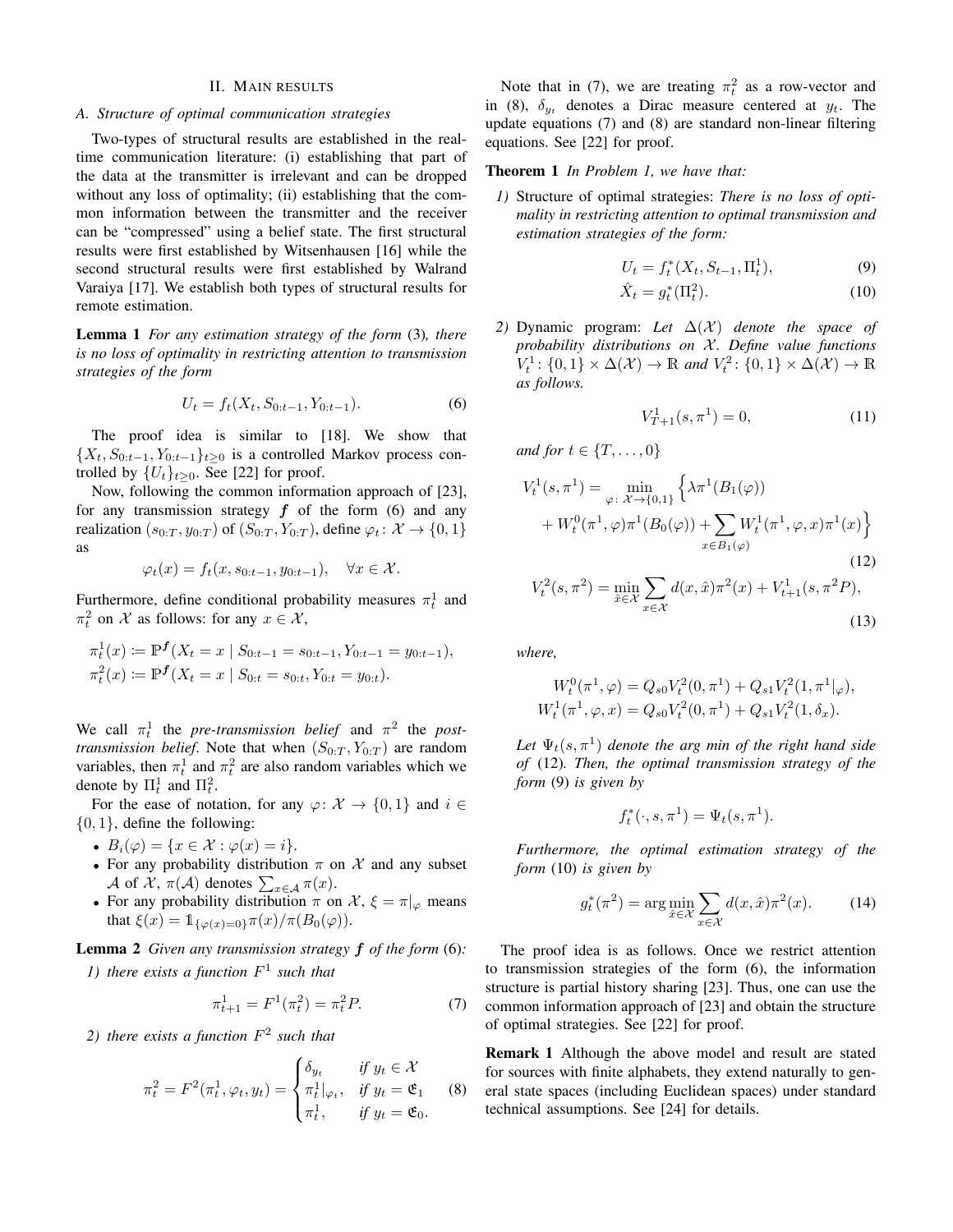# *B. Optimality of threshold-based strategies for autoregressive source*

In this section, we consider a first-order autoregressive source  $\{X_t\}_{t>0}$ ,  $X_t \in \mathbb{R}$ , where the initial state  $X_0 = 0$ and for  $t \geq 0$ , we have that

$$
X_{t+1} = aX_t + W_t,\tag{15}
$$

where  $a \in \mathbb{R}$  and  $W_t \in \mathbb{R}$  is distributed according to a symmetric and unimodal distribution with probability density function  $\mu$ . Furthermore, the per-step distortion is given by  $d(X_t - \hat{X}_t)$ , where  $d(\cdot)$  is an even function that is increasing on  $\mathbb{R}_{\geq 0}$ . The rest of the model is the same as before.

For the above model, we can further simplify the result of Theorem 1, as given by Theorem 2. See Section III for the proof.

Theorem 2 *For a first-order autoregressive source with symmetric and unimodal disturbance,*

*1)* Structure of optimal estimation strategy: *The optimal estimation strategy is given as follows:*  $\hat{X}_0 = 0$ *, and for*  $t \geq 0$ ,

$$
\hat{X}_t = \begin{cases}\na\hat{X}_{t-1}, & \text{if } Y_t \in \{\mathfrak{E}_0, \mathfrak{E}_1\} \\
Y_t, & \text{if } Y_t \in \mathbb{R}\n\end{cases}
$$
\n(16)

*2)* Structure of optimal transmission strategy: *There exist threshold functions*  $k_t$ :  $\{0,1\}$   $\rightarrow$   $\mathbb{R}_{\geq 0}$  *such that the following transmission strategy is optimal:*

$$
f_t(X_t, S_{t-1}, \Pi_t^1) = \begin{cases} 1, & \text{if } |X_t - a\hat{X}_{t-1}| \ge k_t(S_{t-1})\\ 0, & \text{otherwise.} \end{cases} \tag{17}
$$

Remark 2 It can be shown that under the optimal strategy,  $\Pi_t^2$  is symmetric and unimodal (SU) (Definition 1) around  $\hat{X}_t$ and, therefore,  $\Pi_t^1$  is SU around  $a\hat{X}_{t-1}$ . Thus, the transmission and estimation strategies in Theorem 2 depend on the pre- and post-transmission beliefs only through their means.

#### III. PROOF OF THEOREM 2

# *A. A change of variables*

Define a process  $\{Z_t\}_{t\geq 0}$  as follows:  $Z_0 = 0$  and for  $t \geq 0$ ,

$$
Z_t = \begin{cases} aZ_{t-1}, & \text{if } Y_t \in \{\mathfrak{E}_0, \mathfrak{E}_1\} \\ Y_t, & \text{if } Y_t \in \mathcal{X} \end{cases}
$$

Note that  $Z_t$  is a function of  $Y_{0:t-1}$ . Next, define processes  ${E_t}_{t\geq0}$ ,  ${E_t^+}_{t\geq0}$ , and  ${\hat{E}_t}_{t\geq0}$  as follows:

$$
E_t := X_t - aZ_{t-1}, \quad E_t^+ := X_t - Z_t, \quad \hat{E}_t := \hat{X}_t - Z_t
$$

The processes  $\{E_t\}_{t\geq 0}$  and  $\{E_t^+\}_{t\geq 0}$  are related as follows:  $E_0 = 0, E_0^+ = 0, \text{ and for } t \ge 0$ 

$$
E_t^+ = \begin{cases} E_t, & \text{if } Y_t \in \{\mathfrak{E}_0, \mathfrak{E}_1\} \\ 0, & \text{if } Y_t \in \mathcal{X} \end{cases} \quad \text{and} \quad E_{t+1} = aE_t^+ + W_t.
$$

Since  $X_t - \hat{X}_t = E_t^+ - \hat{E}_t$ , we have that  $d(X_t - \hat{X}_t) =$  $d(E_t^+ - \hat{E}_t).$ 

Next, redefine the pre- and post-transmission beliefs in terms of the error process. With a slight abuse of notation, we still denote the probability density of the pre- and posttransmission beliefs as  $\pi_t^1$  and  $\pi_t^2$ . In particular,  $\pi_t^1$  is the conditional pdf of  $E_t$  given  $(s_{0:t-1}, y_{0:t-1})$  and  $\pi_t^2$  is the conditional pdf of  $E_t^+$  given  $(s_{0:t}, y_{0:t})$ .

Let  $H_t \in \{\mathfrak{E}_0, \mathfrak{E}_1, 1\}$  denote the event whether the transmission was successful or not. In particular,  $H_t$  is  $\mathfrak{E}_0$  if  $Y_t = \mathfrak{E}_0$ , is  $\mathfrak{E}_1$  if  $Y_t = \mathfrak{E}_1$ , and is 1 if  $Y_t \in \mathbb{R}$ . We use  $h_t$  to denote the realization of  $H_t$ .

The time-evolutions of  $\pi_t^1$  and  $\pi_t^2$  is similar to Lemma 2. In particular, there exists a function  $F^2$  such that

$$
\pi_t^2 = F^2(\pi_t^1, \varphi_t, h_t) = \begin{cases} \delta_0, & \text{if } h_t = 1 \\ \pi_t^1 |_{\varphi_t}, & \text{if } h_t = \mathfrak{E}_1 \\ \pi_t^1, & \text{if } h_t = \mathfrak{E}_0. \end{cases} \tag{18}
$$

Consequently, the dynamic program of Theorem 1 is now given by

$$
V_{T+1}^1(s, \pi^1) = 0,\t\t(19)
$$

and for  $t \in \{T, \ldots, 0\}$ 

$$
V_t^1(s, \pi^1) = \min_{\varphi: \ \mathbb{R} \to \{0, 1\}} \left\{ \lambda \pi^1(B_1(\varphi)) + W_t^1(\pi^1, \varphi) \pi^1(B_0(\varphi)) + W_t^1(\pi^1, \varphi) \pi^1(B_1(\varphi)) \right\},\tag{20}
$$

$$
V_t^2(s, \pi^2) = D(\pi^2) + V_{t+1}^1(s, F^1(\pi^2)),\tag{21}
$$

where,

$$
W_t^0(\pi^1, \varphi) = Q_{s0} V_t^2(0, \pi^1) + Q_{s1} V_t^2(1, \pi^1 | \varphi),
$$
  
\n
$$
W_t^1(\pi^1, \varphi) = Q_{s0} V_t^2(0, \pi^1) + Q_{s1} V_t^2(1, \delta_0),
$$
  
\n
$$
D(\pi^2) = \min_{\hat{e} \in \mathbb{R}} \int_{\mathbb{R}} d(e - \hat{e}) \pi^2(e) de.
$$

Note that due to the change of variables, the expression for  $W_t^1$  does not depend on the transmitted symbol. Consequently, the expression for  $V_t^1$  is simpler than that in Theorem 1.

Definition 1 (Symmetric and unimodal density) *A probability density function* π *on reals is said to be* symmetric and unimodal (SU) *around*  $c \in \mathbb{R}$  *if for any*  $x \in \mathbb{R}$ ,  $\pi(c-x) = \pi(c+x)$  *and*  $\pi$  *is non-decreasing in the interval*  $(-\infty, c]$  *and non-increasing in the interval*  $[c, \infty)$ *.* 

**Definition 2** (Threshold based prescription) *Given*  $c \in \mathbb{R}$ , *a prescription*  $\varphi \colon \mathbb{R} \to \{0, 1\}$  *is called* threshold based around c *if there exists*  $k \in \mathbb{R}$  *such that*  $\varphi(e) = 1$  *if*  $|e - c| \geq k$ *, else*  $\varphi(e) = 0.$ 

Let  $\mathcal{F}(c)$  denote the family of all threshold-based prescription around c.

We first prove a weaker version of the structure of optimal transmission strategies. In particular, there exist threshold functions  $k_t$ :  $\{0,1\} \times \Delta(\mathbb{R}) \rightarrow \mathbb{R}_{\geq 0}$  such that the following transmission strategy is optimal:

$$
f_t(E_t, S_{t-1}, \Pi_t^1) = \begin{cases} 1, & \text{if } |E_t| \ge \tilde{k}_t(S_{t-1}, \Pi_t^1) \\ 0, & \text{otherwise.} \end{cases}
$$
 (22)